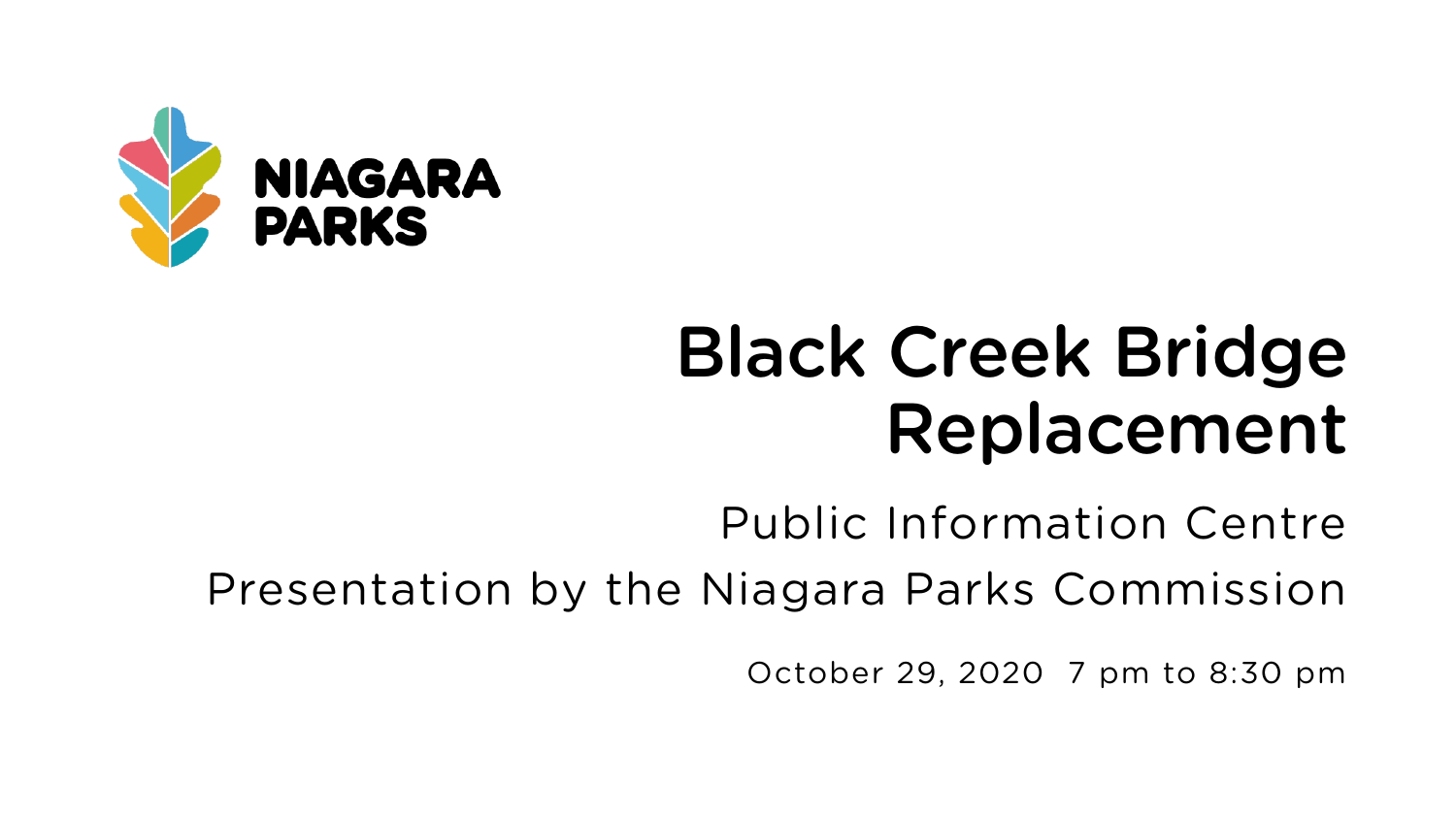

## History of Black Creek Bridge

- Black Creek Bridge is a single span concrete arch bridge.
- Originally constructed circa 1911 and was rehabilitated in 1994.
- The 1994 rehabilitation included, widening of the west arch 4 feet and reinstatement of the original stone headwalls, stone balustrades and railings.
- At the end of its lifecycle and needs to be replaced

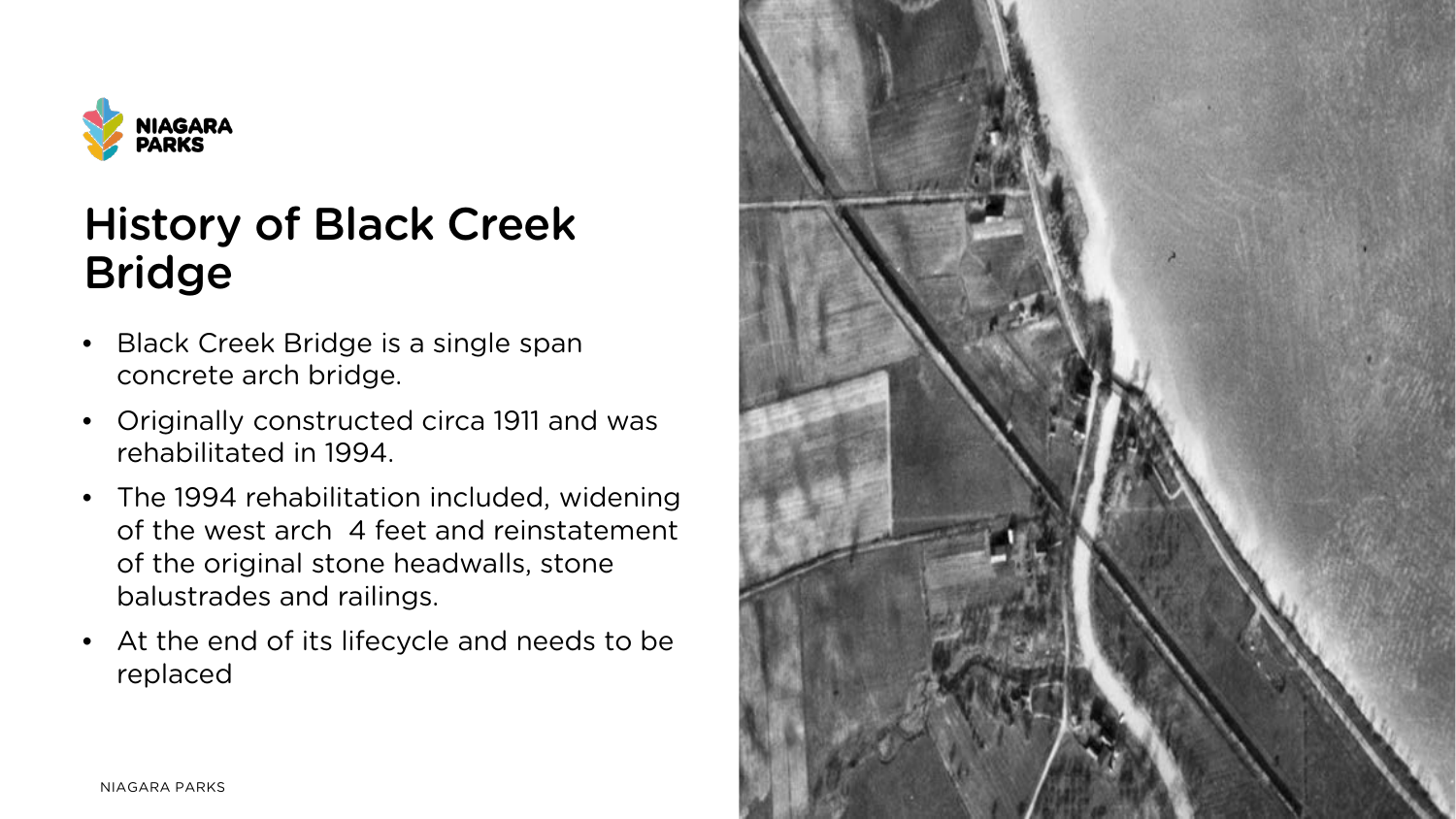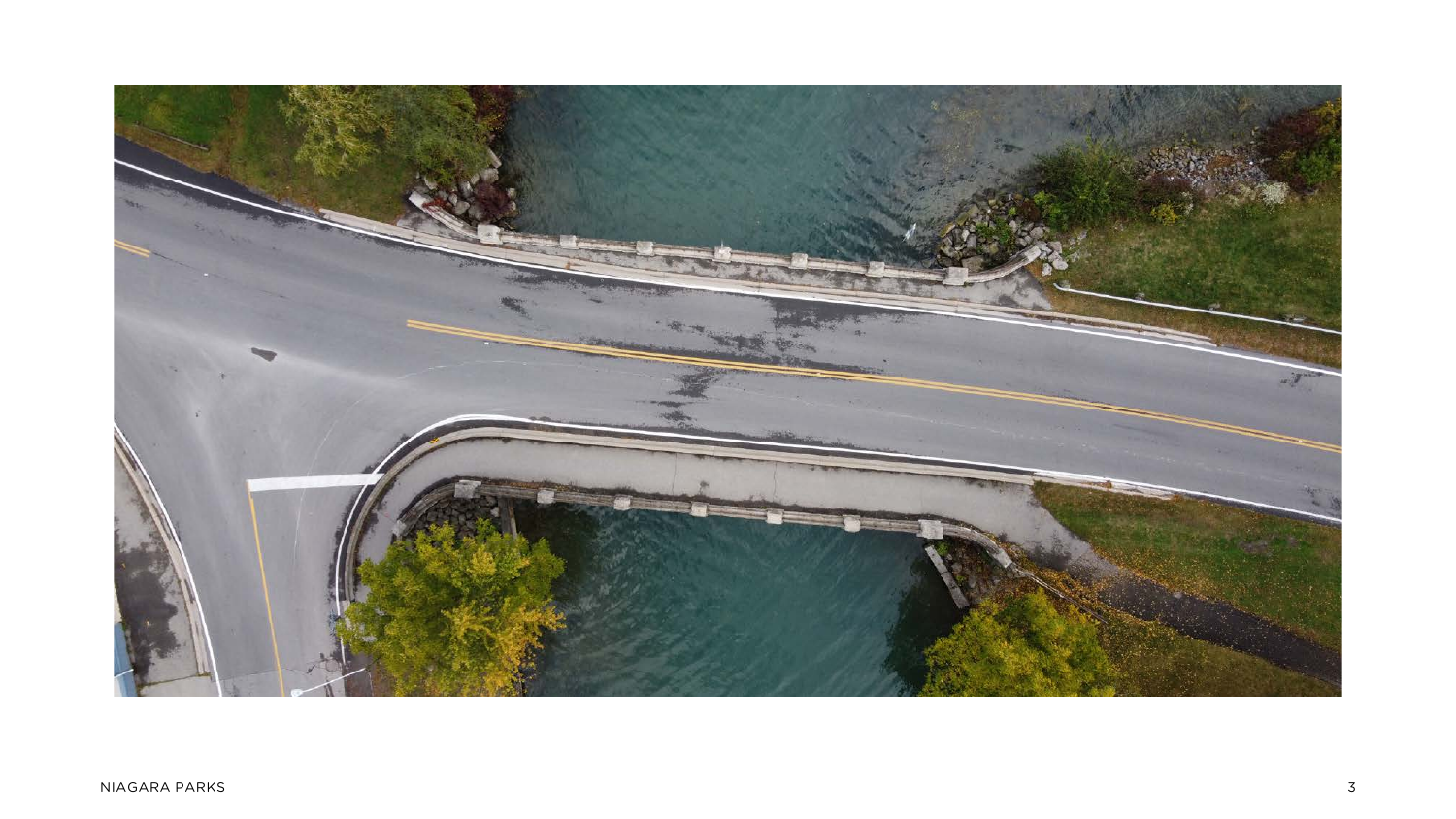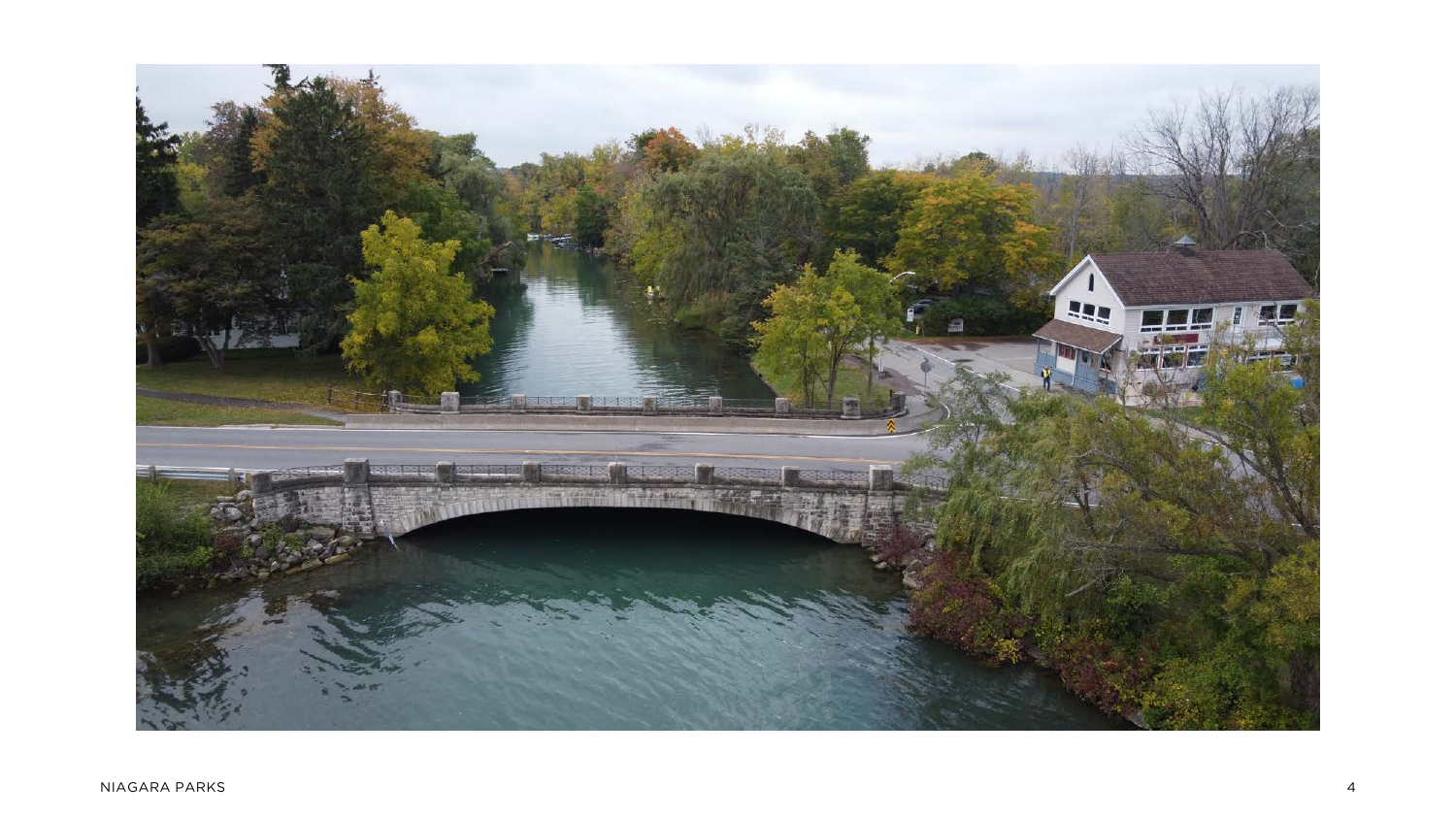



# Standard Design Details

- Pedestrian Crossings
- Adequate Width for Future Bike Lanes
- NPC Scroll Hand Railings
- Stone Fascia
- Cultural Heritage Conservation Requirements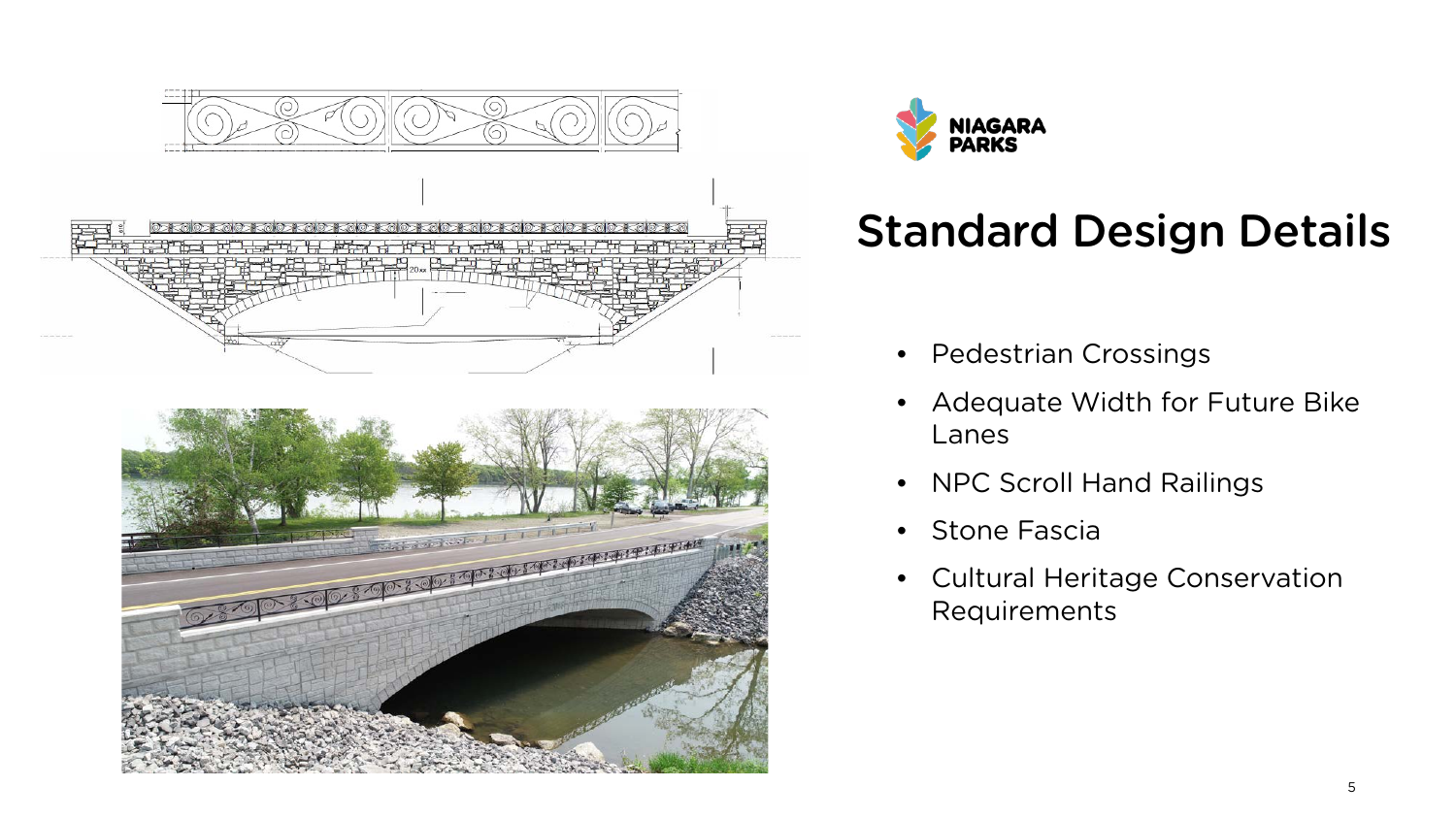

### Resident Inquires for Design Options

- Questions from residents received whether we can increase the bridge height for larger water vessel navigation?
- Staff have completed separate tours with residents to see their concerns firsthand

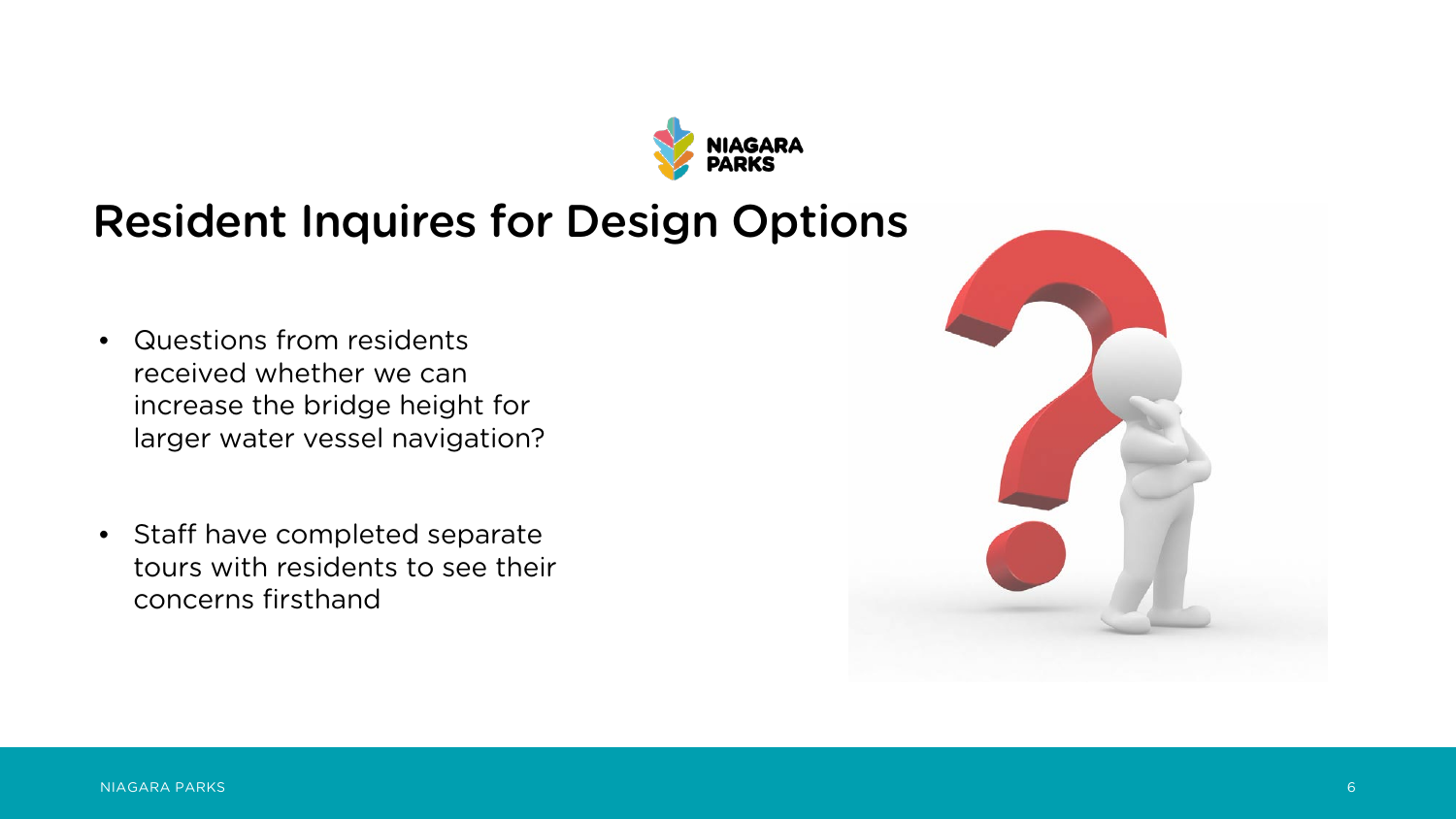

- Replace the concrete arch structure at the same location
- Stone fascia and arch bridge design
- Maintain intersection and allow for continued access to Black Creek Road
- Increase width for optional bike lanes
- Increase elevation of the structure of up to 6 inches for water vessel navigation
- Minimal environmental and archaeological impacts by keeping excavation within similar footprint

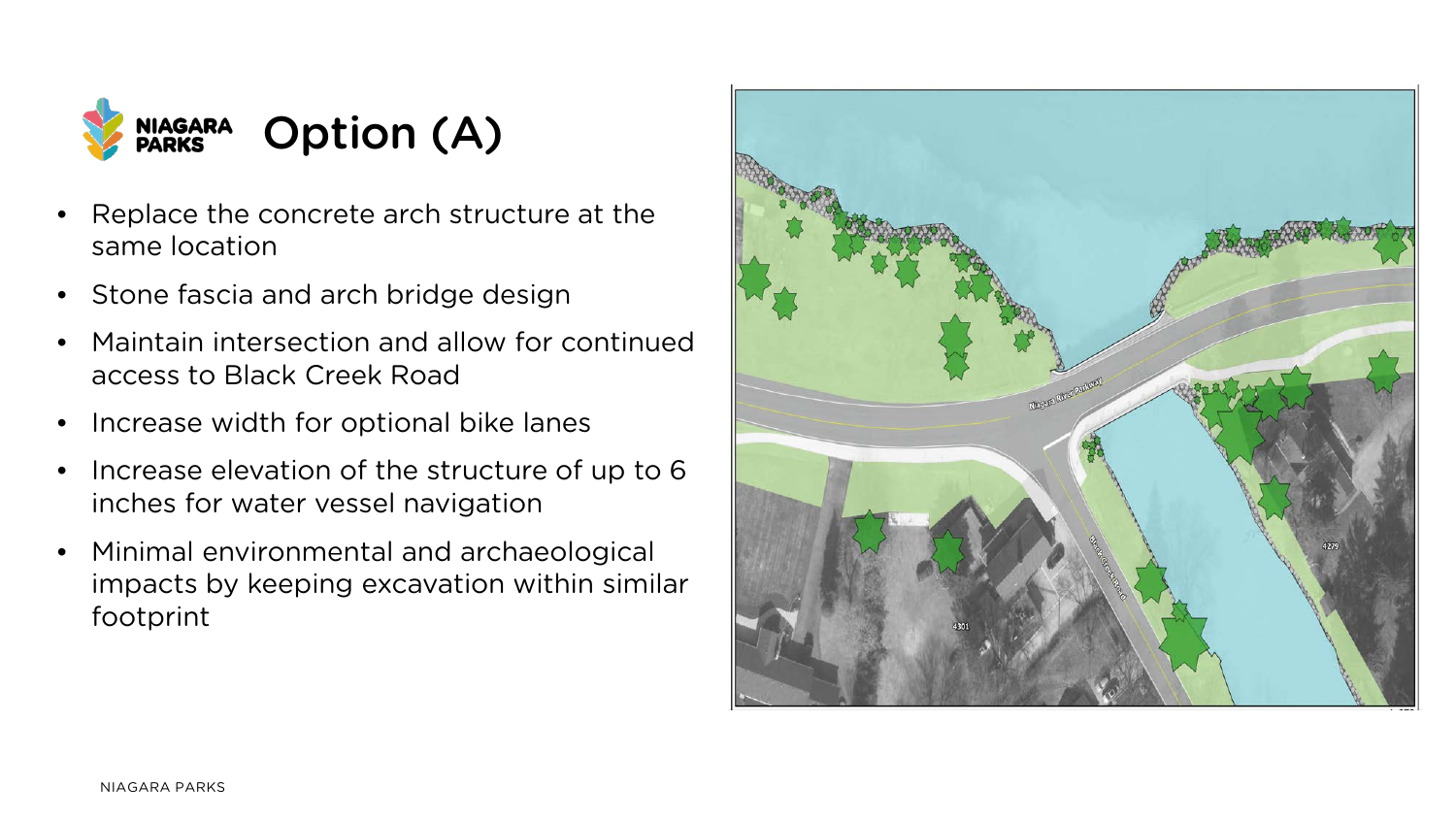

- Increase the elevation of the new bridge structure to allow for larger vessels navigation to the Niagara River.
- No access vehicular to Black Creek Rd. from the Parkway due to vehicular sightlines
- Potential impacts on existing driveways north of bridge
- Road realignment north and south of the structure.
- Impacts on Parks Canada funded fish habitat restoration project
- Increased costs
- Potential shoreline erosion concerns from larger vessels

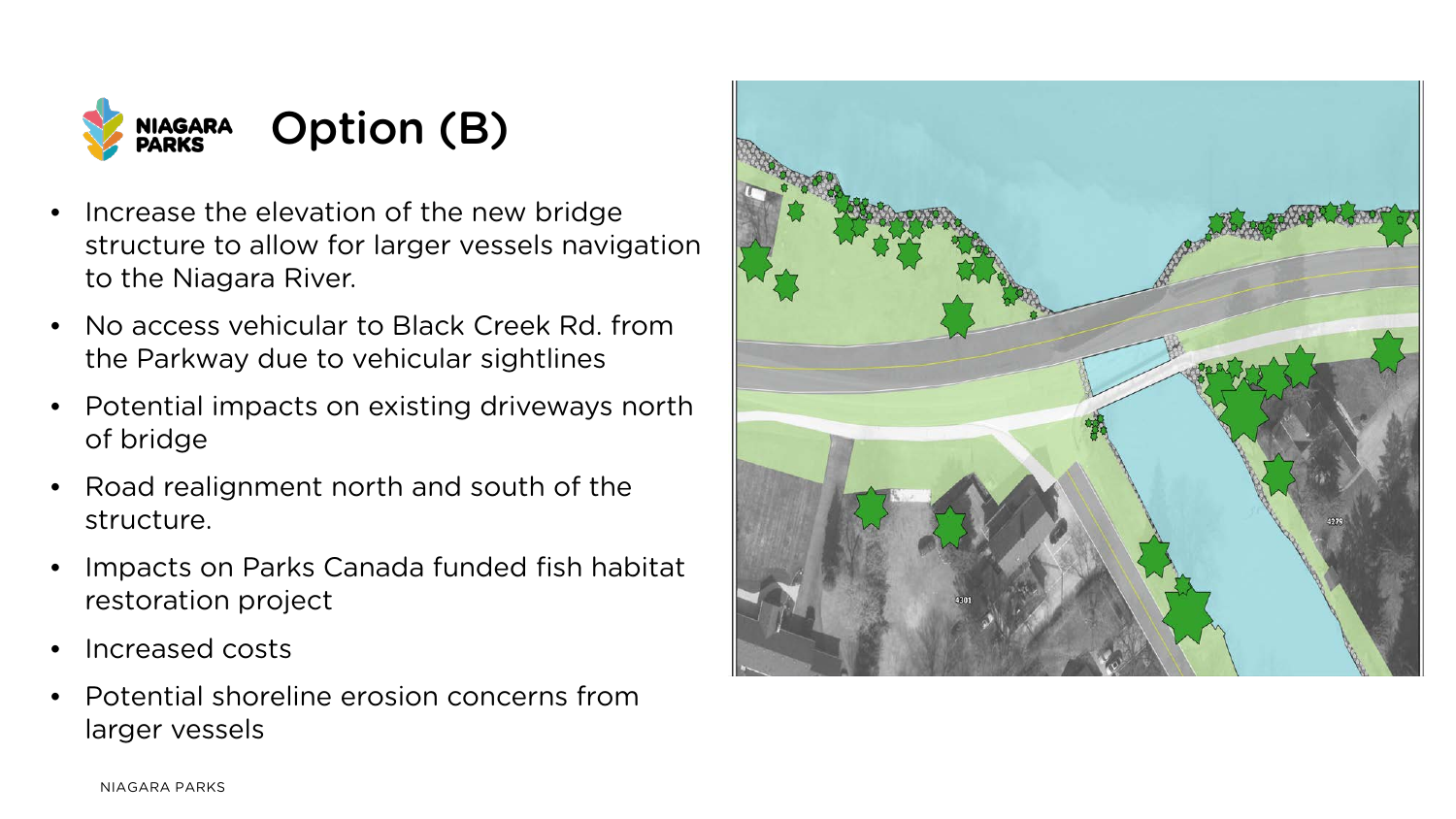

|                                                    | <b>Option A</b>                                               | <b>Option B</b>                                                         |
|----------------------------------------------------|---------------------------------------------------------------|-------------------------------------------------------------------------|
| Alignment                                          | Same location as existing bridge                              | Realignment of bridge and<br>Parkway north & south                      |
| Access to Black Creek Road and<br><b>Driveways</b> | Retained                                                      | Reduced sightlines & road<br>access closed                              |
| <b>Recreation Trail Alignment</b>                  | <b>Trail Remains on Bridge</b>                                | New Separate Bridge for Trail                                           |
| <b>Heritage Conservation</b>                       | <b>Required to Address</b>                                    | <b>Required to Address</b>                                              |
| <b>Elevation of Bridge</b>                         | Minor Change, Access to River<br>Limited                      | Increased to Allow Larger Boats<br>to Access River                      |
| Shoreline Impact                                   | Minimal Impact, proposed fish<br>habitat project not impacted | Potential Erosion, proposed fish<br>habitat project must be<br>modified |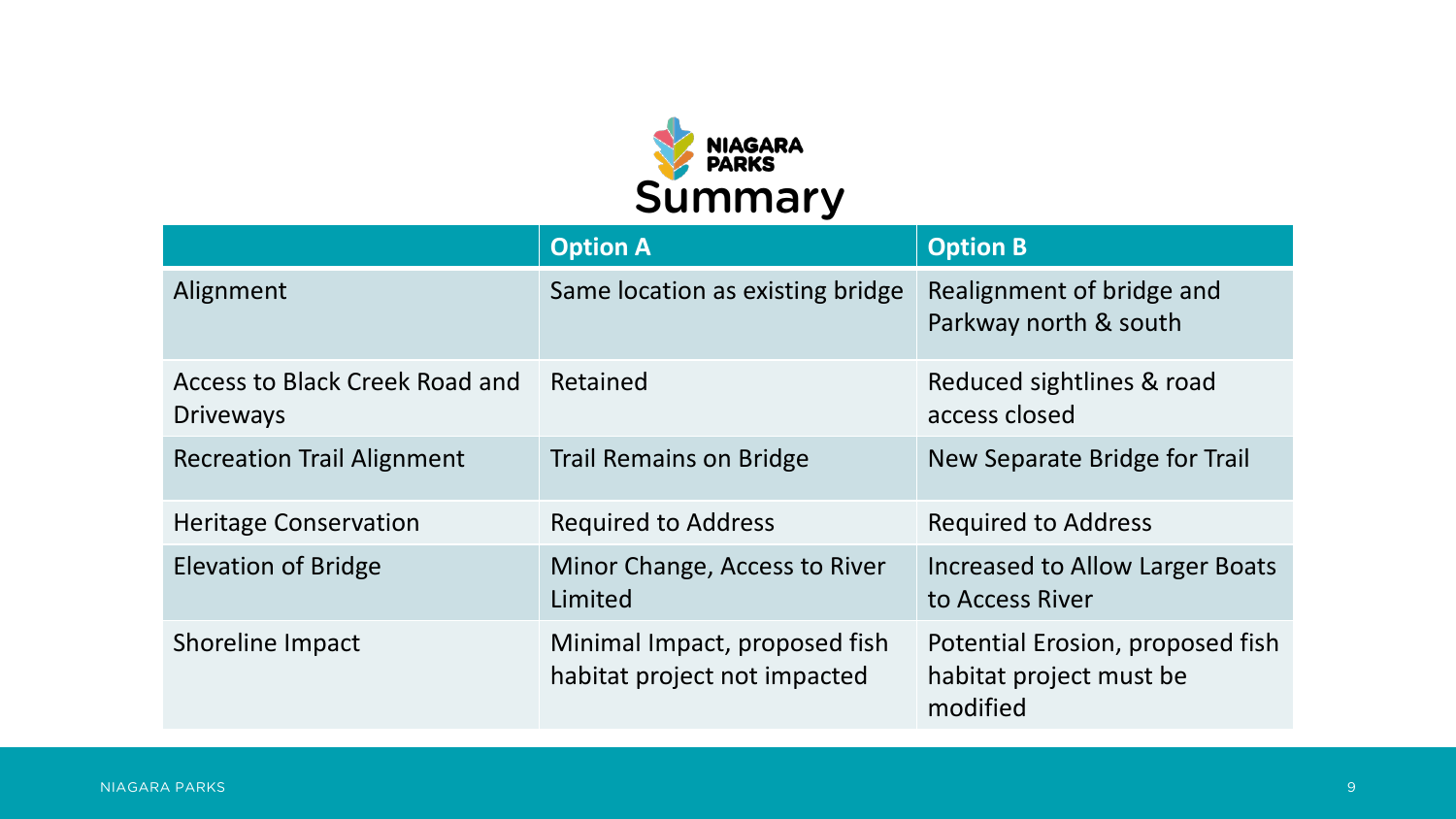

# Questions / Comments

### Please submit your questions online in the Questions and Answers Box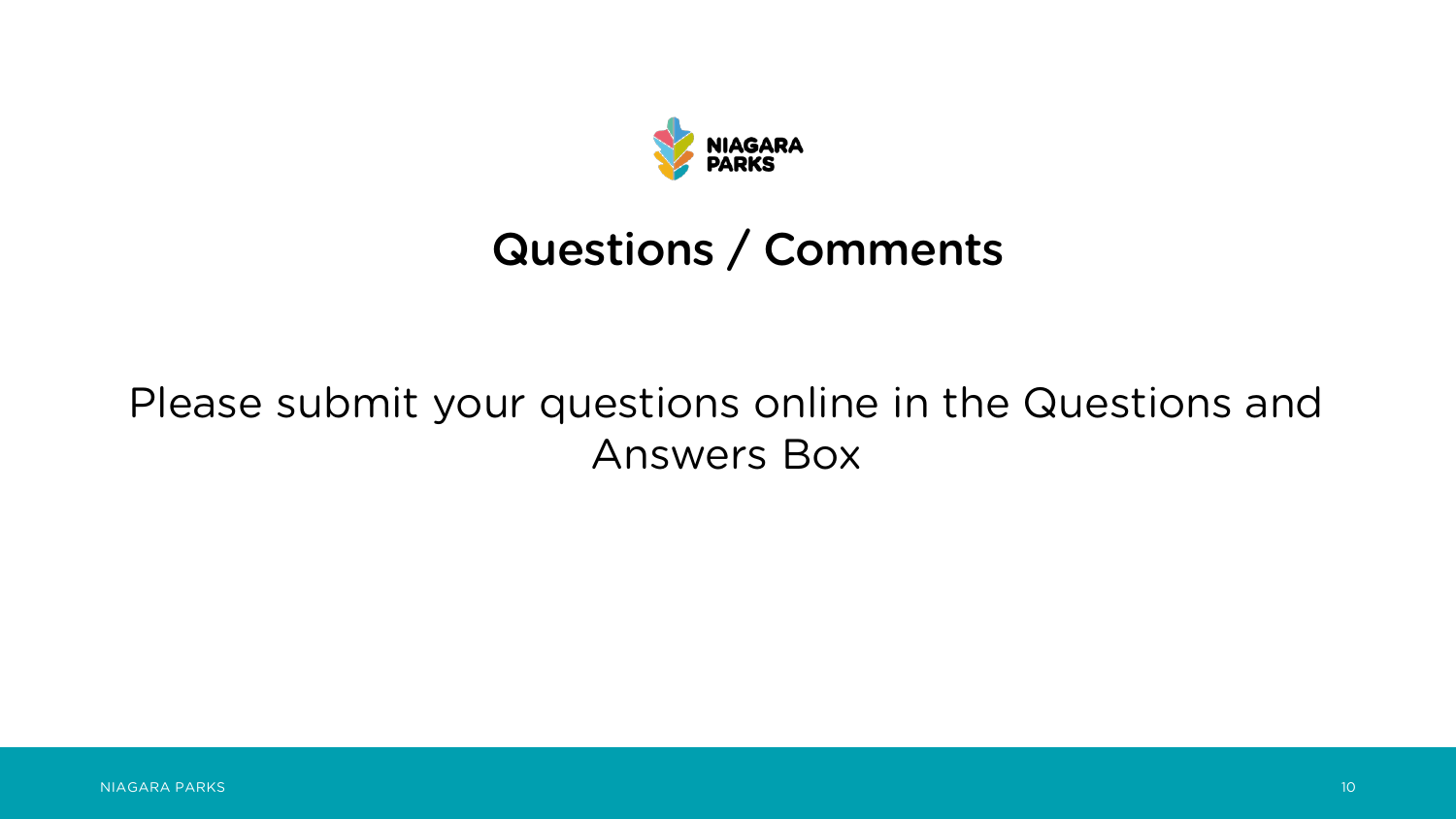

### Next Steps Contact Information

#### **niagaraparks.com/blackcreek**

Following the session, the recording and presented materials will be posted at niagaraparks.com/blackcreek,

where residents who are unable to attend will have the opportunity to provide written feedback and complete the survey.

#### Niagara Parks Guest Services Centre

**P** 1.877.642.7275 **E** info@niagaraparks.com